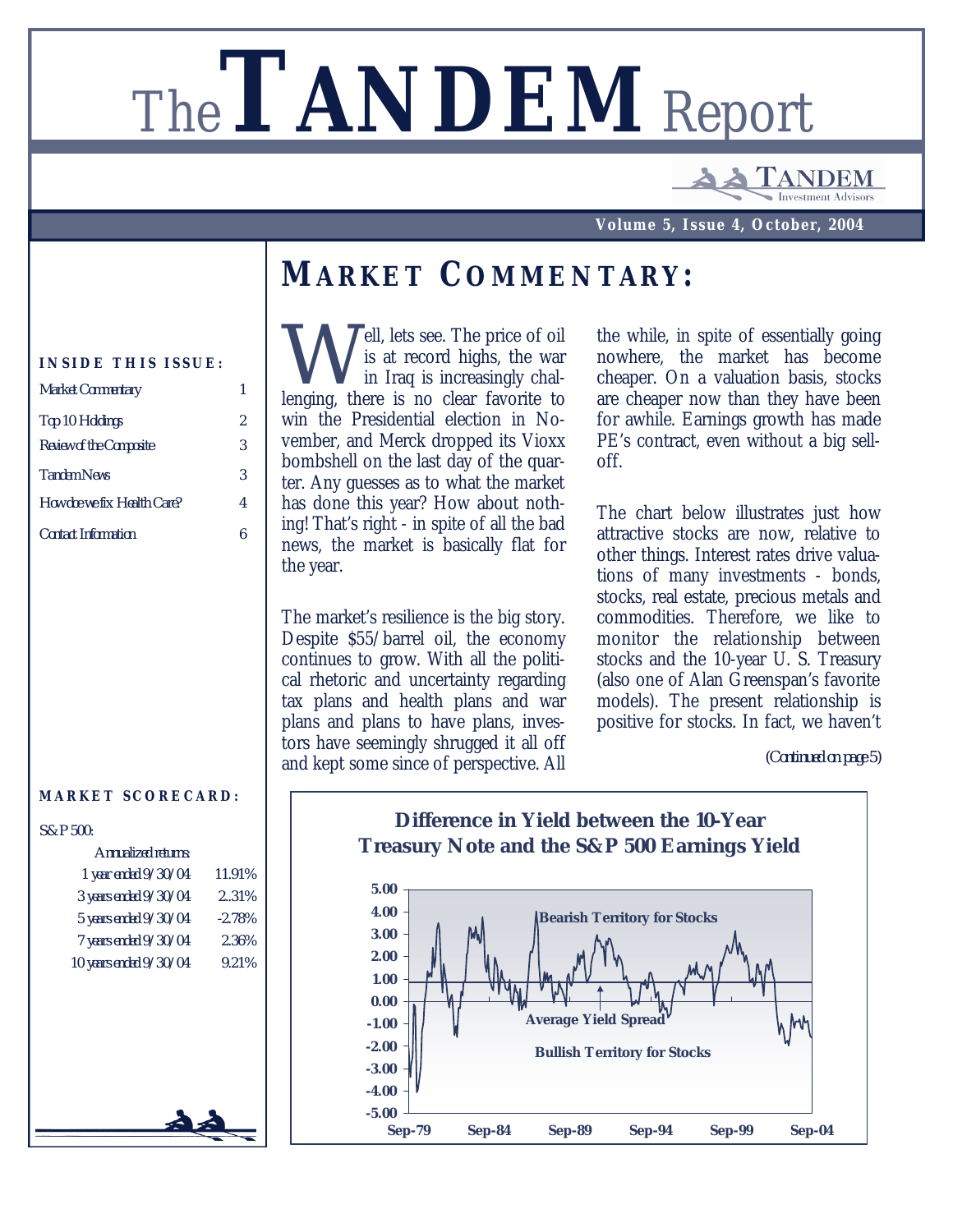# *TO P TE N HOLDINGS I N THE TANDEM EQUITY COMPOSITE*

*A S O F S EPTEMBER 30, 2004*

As always, the list that follows represents our ten largest holdings ranked by total market value in the accounts that make up our Tandem Equity Composite. These are not recommendations for purchase. Rather, the list is simply intended to provide some insight into how we manage accounts.

| <b>Rank by Market Value</b> |                         | <b>Original Purchase</b> |
|-----------------------------|-------------------------|--------------------------|
| 1.                          | <b>Home Depot</b>       | 06/03/99                 |
|                             | 2. Microsoft Corp.      | 12/06/96                 |
|                             | 3. Johnson & Johnson    | 06/03/97                 |
|                             | 4. General Electric     | 07/08/94                 |
|                             | 5. Exxon Mobil          | 11/08/94                 |
|                             | 6. General Dynamics     | 11/13/01                 |
|                             | 7. Amgen                | 10/31/96                 |
|                             | 8. Allied Capital       | 12/21/01                 |
|                             | 9. Piedmont Natural Gas | 12/21/01                 |
|                             | 10. BP, plc             | 11/26/01                 |
|                             |                         |                          |

 **Rank by Performance of the Top Ten Holdings in the Equity Composite for the Period 9/30/2003 - 9/30/2004**

| <b>Company</b>                 | Apprecia-<br>tion | Divi-<br>dend | <b>Total</b><br><b>Return</b> |
|--------------------------------|-------------------|---------------|-------------------------------|
| BP, plc                        | 36.65%            | \$1.63        | 40.51%                        |
| <b>Exxon Mobil</b>             | 32.05%            | \$1.04        | 34.89%                        |
| <b>General Dynamics</b>        | 30.80%            | \$1.36        | 32.54%                        |
| <b>Home Depot</b>              | 23.08%            | \$0.31        | 24.05%                        |
| <b>Piedmont Natural</b><br>Gas | 12.67%            | \$1.70        | 17.03%                        |
| Johnson & Johnson              | 13.75%            | \$1.05        | 15.87%                        |
| <b>General Electric</b>        | 12.65%            | \$0.80        | 15.53%                        |
| <b>Allied Capital</b>          | $-0.81%$          | \$2.28        | 8.46%                         |
| Microsoft                      | $-0.54%$          | \$0.24        | 0.32%                         |
| Amgen                          | $-11.95%$         | \$0.00        | $-11.95%$                     |



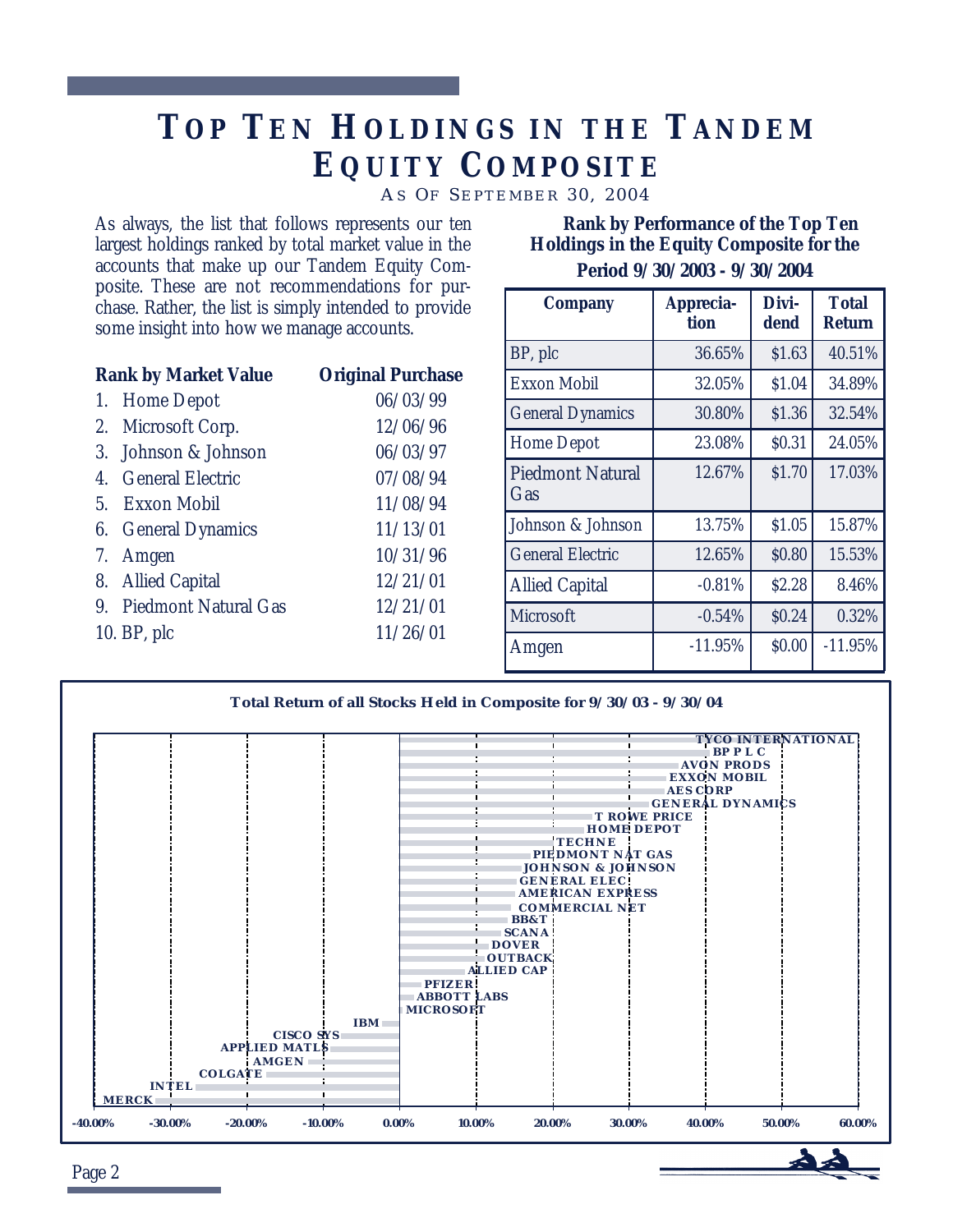### *REVIEW OF THE COMPOSITE*

O ne positive from the high price of oil is the performance of oil stocks. A quick look at the table on the left shows BP and Exxon at the top of the list in total return of our ten largest composite holdings. Overall, the theme of haves and have-nots is less clear than last quarter, with strong showings by General Dynamics, Home Depot, Piedmont Natural Gas and Johnson & Johnson. There is no industry theme at work.

On the flip side, drug stocks continue to struggle, but technology has really stumbled as well. We sold some Merck, Amgen, Pfizer and Abbot in many accounts, leaving Amgen as the only pure drug company still in the top 10. Johnson & Johnson obtains over half it earnings from pharmaceuticals, but is more diversified than the others.

Owing to poor performance, Cisco and Colgate disappeared from the list along with Pfizer. Of the new

# *TANDEM NEWS*

The big news here is that the SEC continues<br>to review and improve its oversight capabili-<br>ties for the investment advisor industry. In<br>light of the mutual fund scandals and the emergence he big news here is that the SEC continues to review and improve its oversight capabili- $\mathsf{\mathsf{L}}$  ties for the investment advisor industry. In of the hedge fund industry, the SEC has introduced a steady stream of new rules and procedures designed to better police advisors. Failure to comply will now result in much stiffer penalties.

Our response to all this? Its about time. When Tandem first started in Charlottesville in 1990, there were maybe 5 companies listed in the yellow pages calling themselves investment advisors. Our biggest challenge back then to gaining new business was simply trying to explain the concept of managed money! Today, there 26 companies in the Charlottesville yellow pages claiming to provide investment advisory or investment management services.

With the growth in our industry came a big strain on the SEC's field offices. As you may know, agents



As discussed in detail in this letter, we do not foresee better times soon for drug companies. We will likely continue to move away from these names in favor of other medical concerns that are more likely to benefit in the present environment. We continue to buy Biomet for many of our accounts, and we added a new name, Kensey Nash, to those accounts with a fair degree of risk tolerance. Kensey is a small, volatile company whose principal business is the design and develop of absorbable biomaterial products for the orthopedic, cardiology, drug and biologics delivery and wound care markets. That's a mouthful, but health insurance pays for their products. We also continue to like Tyco, who has a profitable health care division.

show up unannounced from time to time at our doorstep to audit our records. But it became increasingly difficult for the SEC to get to every one in a timely fashion.

And this is where the new rules come in. While surprise visits are still the principal form of monitoring, new rules have been implemented to allow advisors to do a better job of remaining in compliance. Among them, advisors now must adopt a Code of Ethics, and make it available to clients and prospective clients. There are stricter rules in place for personal securities transactions for advisors, as well. Further, each advisory firm is required to establish and monitor a compliance program.

We applaud these changes, and take pride in the fact that the only thing we had to do to comply with the stricter rules was to tell you that they are in place. Any changes the SEC can make to catch cheaters and keep our industry honorable are good by us.

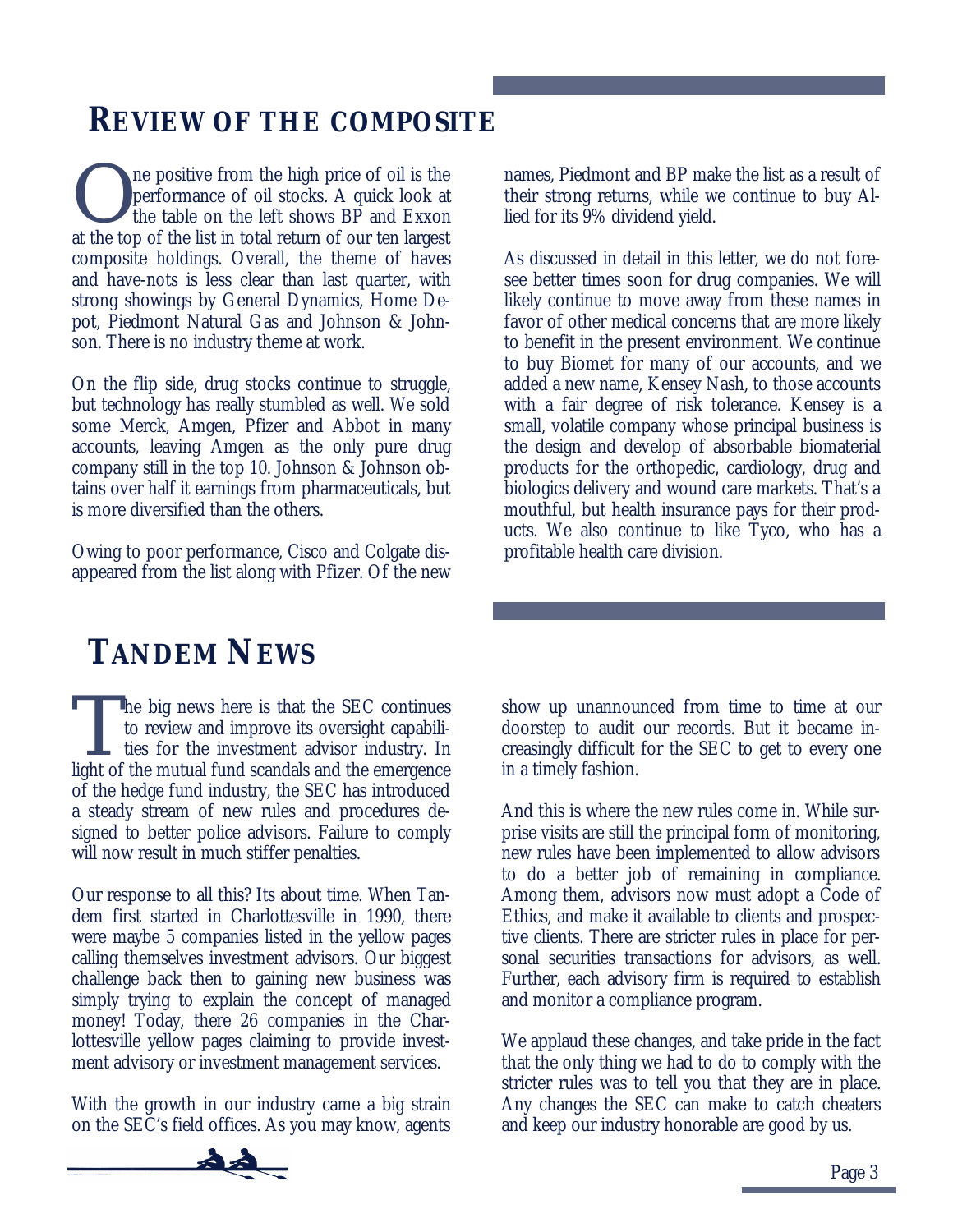# *HOW DO WE FIX HEALTH CARE? FIRST, WE MUST DIAGNOSE THE AILMENT*

**M** we hear today about health care is simply emotional rhetoric, and understandably so. It is a very personal issue for many. No one seems to know how to fix it, only uch of what we hear today about health care is simply emotional rhetoric, and understandably so. It is a very personal issue who to blame. The drug companies are gouging us, the politicians are lying to us, the insurance companies have turned their backs on us and the trial lawyers are ruining the system. We need price controls like other countries have imposed, and we should reimport drugs from Canada. Sound familiar?

Allow me to share a personal experience. Last year, my son had appendicitis, requiring three separate hospitalizations. The hospital bill was \$62,000. The total bill for his medications was less than \$200. Insurance paid the hospital, and I paid the pharmacist.

The point of this example is that Americans typically pay for prescription medications. As a result, we are keenly aware of their cost. We are less concerned with what it costs the insurance company because we only pay the premium and deductible. Therefore, drug prices have become a major political and social issue. Certainly medication could not have substituted for an appendectomy. But from a practical standpoint, medication is a far less expensive form of treatment than is a procedure.

It is amazing that the insurance companies have shared so little blame. Maybe the drug companies should hire the insurance companies' lobbyists. Nonetheless, the drug companies find themselves squarely in the political cross-hairs, and as investors, that is what we must analyze.

First, are drug companies gouging us? Maybe. The United States has the greatest health care system in the world because companies in this country are encouraged to assume great risks in pursuit of great reward. Profit potential leads to innovation. Recently, however, drug companies have eschewed innovation for quick profit. Long-term R&D efforts have too often been replaced by the development of "me-too" drugs with big market potential. How many cholesterol-lowering agents do we really need to choose from? One, two, twelve? The pipeline of new drugs is far emptier than it ought to be. As a result, drug companies are now competing more intensely for your business, because they all market the same things. Market share, rather than innovation, drives profits. And the way to gain market share is by - you guessed it - advertising. Drug companies are estimated to spend more than twice on marketing and administration than they do on research and development. So maybe their prices are inflated, because marketing is now a huge part of their budget. Focusing on new, innovative drugs takes longer for profit to materialize, but might well be money better spent.

There is more blame to go around. Stopping with the drug companies is too easy. How about the politicians? Like the drug companies, their motivation is short-term. Election cycles make it impractical for any politician to implement meaningful, fundamental change, because that strategy rarely wins votes. It is enticing to vote for someone who promises to reduce costs and provide insurance coverage to all, but at what cost? Quick fixes have longer-term consequences.

Difficult to quantify is the indirect cost we bear as a result of litigation. Insurance companies and doctors fear it, and base their decisions accordingly. Insurance companies are hesitant to pay for new procedures, even if the doctor thinks it necessary. Doctors practice defensive medicine, ordering a barrage of tests or prescriptions because they don't want to be sued. Trial lawyers, on the other hand, make their livings from litigation. How can a drug company like Merck sell medicine properly approved by the FDA and still be sued by patients when the drug doesn't work as it was intended? Drug companies now must be prepared to face \$20 billion verdicts when a patient dies using their medication. That cost is passed on to the consumer, inflating the price of drugs.

For those who promote price controls and re-

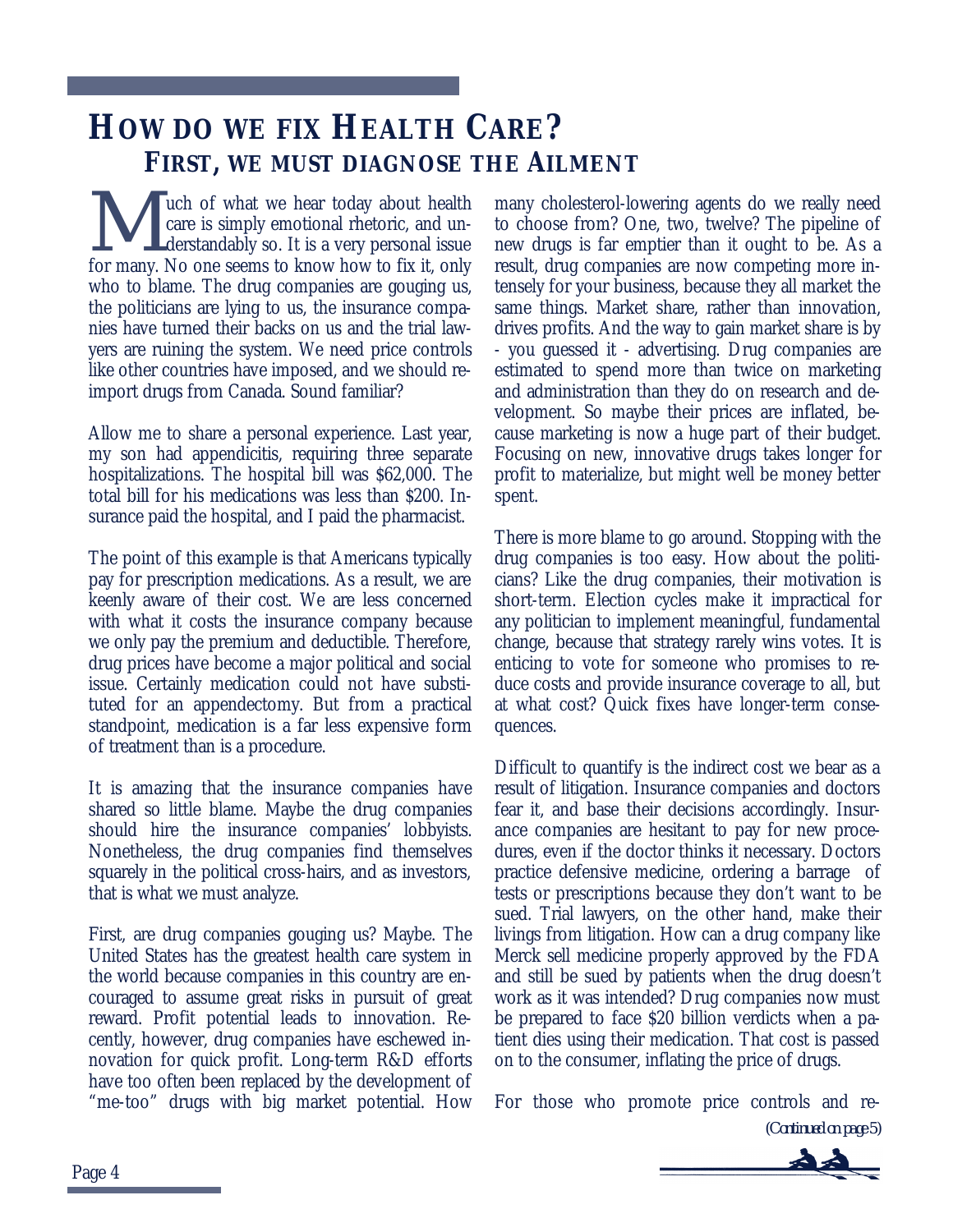#### *MARKET COMMENTARY (CONTINUED)*

*(Continued from page 1)* make sense.

seen stocks this favorably valued relative to bonds since the late seventies and early eighties.

So what does this mean? Well, quite simply, it would appear that maybe there aren't many sellers of stocks left. At least for the time being. It does not mean that stocks must go up from here to nor-**Five Year Returns for the S&P 500 -10% -5% 0% 5% 10% 15% 20% 25% 30% Sep-79 Sep-84 Sep-89 Sep-94 Sep-99 Sep-04 Average Worst Best**

the left shows that the five year return for the S&P 500 has a long way to go just to get back to average. The annualize d return for the last five years is almost -3%, while the average five-year return over the last twenty -five years is over 10%.

malize the relationship. In fact, bonds could go down, or the relationship could remain out of balance for some time. But it does increase our confidence that, *relative to other investment choices*, stocks

Maybe the market's ability to withstand all the uncertainty is a sign that we are poised for some good news. Maybe.

#### *HO W D O W E FIX HEALTH CARE ? (CON 'T)*

importation of drugs from Canada, please consider this. Nearly every developed country in the world, other than the U.S., has some form of price control. Consequently, citizens of other countries pay less for their medications than we do. But as a result of these policies, nearly every major drug company in the world is located in the U.S. because they can't make any money anywhere else. There are no great discoveries coming out of Canada and Europe, because there are no drug companies there performing meaningful research. The way to fix this problem is not to control prices here, but rather lift controls elsewhere so that we no longer solely bear the costs of research and development. Price controls kill incentive to innovate. It's about



Health care is in a bigger mess than we can fix in a few paragraphs. All we can do is diagnose the illness. Short-sightedness by all parties has placed us in a very deep hole. Popular solutions to reduce costs impact the discovery of future live-saving science. Not reducing costs soon places a good many of our seniors in hardship. There needs to be a solution for both. Until this is addressed, we suffer. We can only conclude that there are better places to invest capital than in pharmaceutical companies, which, in our view, is a sad state of affairs.



Stocks do have some room to grow. A quick look at the chart on